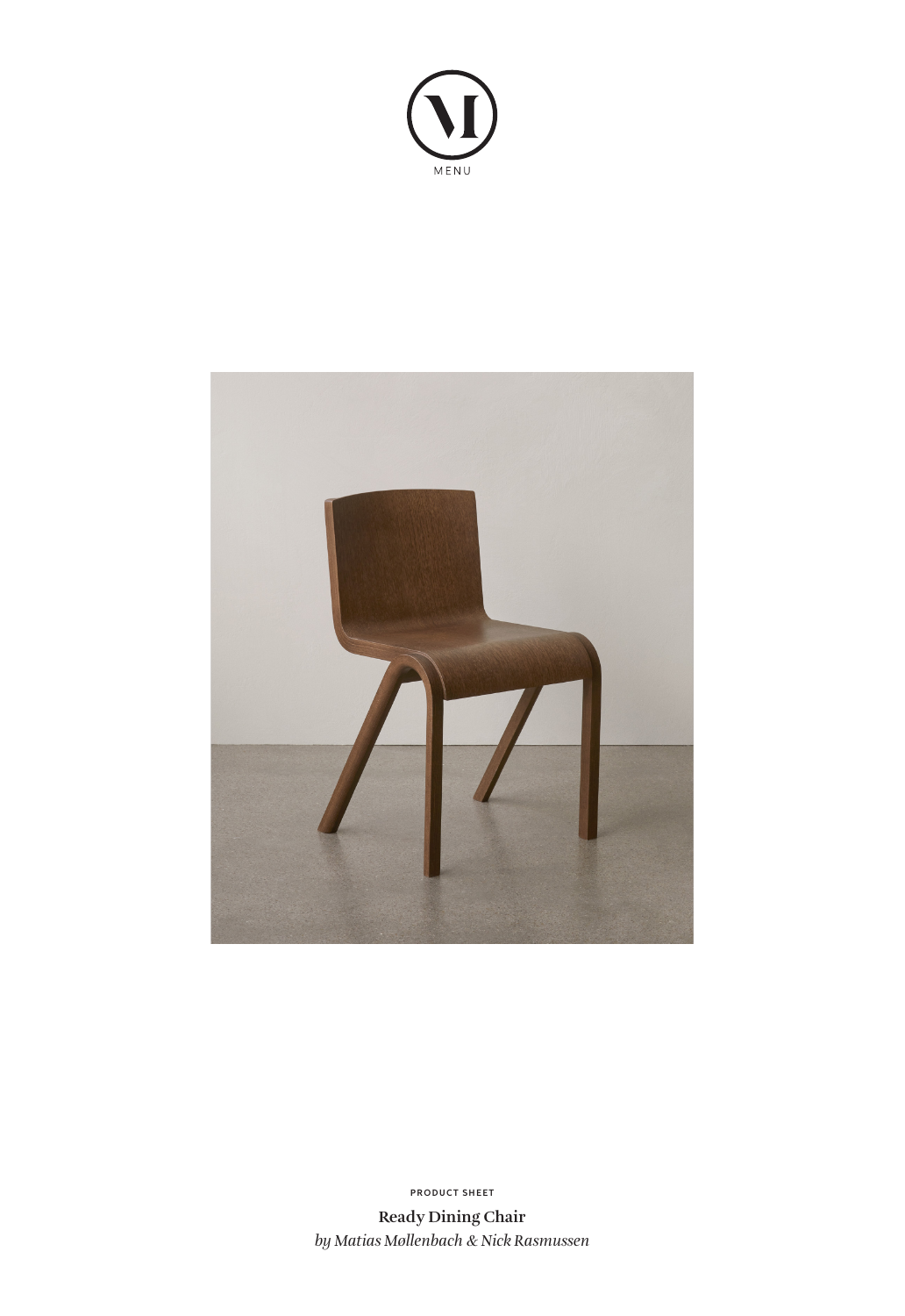# **Ready Dining Chair**

**BY MATIAS MØLLENBACH & NICK RASMUSSEN** 

A distinct and contemporary interpretation of the all-wood chair, the Ready Chair is crafted from moulded wood veneer to highlight the fluid curves of the body. Available in natural or red stained oak with a water based lacquered finish and offered with or without seat or full front upholstery, the pared-back dining chair showcases precise craft and natural materials to functionally beautiful effect.



Ready DIning Chair, Red Stained Oak, by Matias Møllenbach & Nick Rasmussen





### **SPEC OPTIONS**

Available in fabrics from our upholstery programme. Standard lead times apply. Custom upholstery available upon request. For further information please refer to MENU upholstery programme.